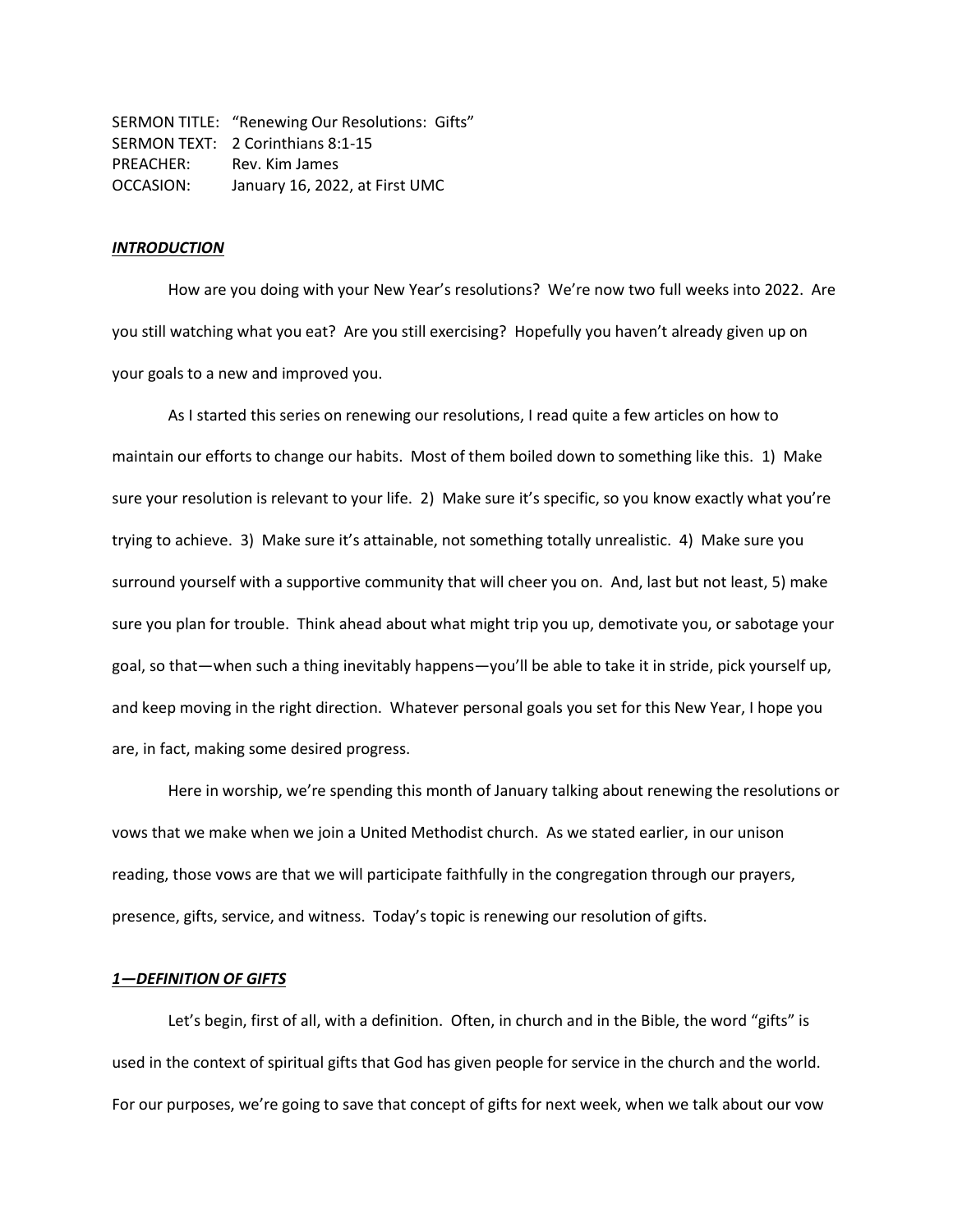of service. Today, we're going to focus on the other definition of gifts, which is our financial contributions. As wonderful as volunteer labor is, and as appreciated as our talents are, they won't pay the church's mortgage, utilities, or staff salaries. The ministry of our church is limited and shaped by the amount of tithes and offerings we receive. And that's why every United Methodist member is asked to make the promise that they will faithfully support the local congregation with their financial gifts.

That said, then, we look to scripture to guide us, and our text for today comes from the Apostle Paul's Second Letter to the Corinthians, chapter eight. In those verses, we see right away that our gifts are inspired by the generosity of others. Paul was writing to the Christians in the city of Corinth and telling them about the churches in Macedonia which had given so generously. From various references in the Apostle's letters, we know that Paul and his helper Timothy were collecting an offering from the new churches around the Mediterranean region, and they were planning to take that offering then to Jerusalem to help the Christians who were living in poverty there. Two thousand years later, we don't know all the details of why the Christians in Jerusalem were suffering economic hardship, but Paul knew they were, and he was trying to stir up some help. Obviously, Paul was glad for what the Macedonian churches had given, and now he was using their generosity as a motivator for the Christians in Corinth. Verse 10 tells us that, in the prior year, the Corinthians had indicated a desire to participate in this great collection, but apparently they hadn't yet followed through on their goal. Maybe the generous example of the Macedonian Christians would be an inspiration that would stir the Corinthians to action.

If the Macedonian example didn't inspire them sufficiently, in verse nine, Paul also pointed out the generous example of our Lord Jesus Christ, who, though he was rich, yet he became poor, as a means to transfer the richness of God's blessings. Obviously, Paul wasn't speaking of dollars and cents here, but Jesus' act of spiritual generosity was something that the Corinthian Christians had experienced themselves, so Paul hoped that it would touch their hearts and catalyze a monetary response. As we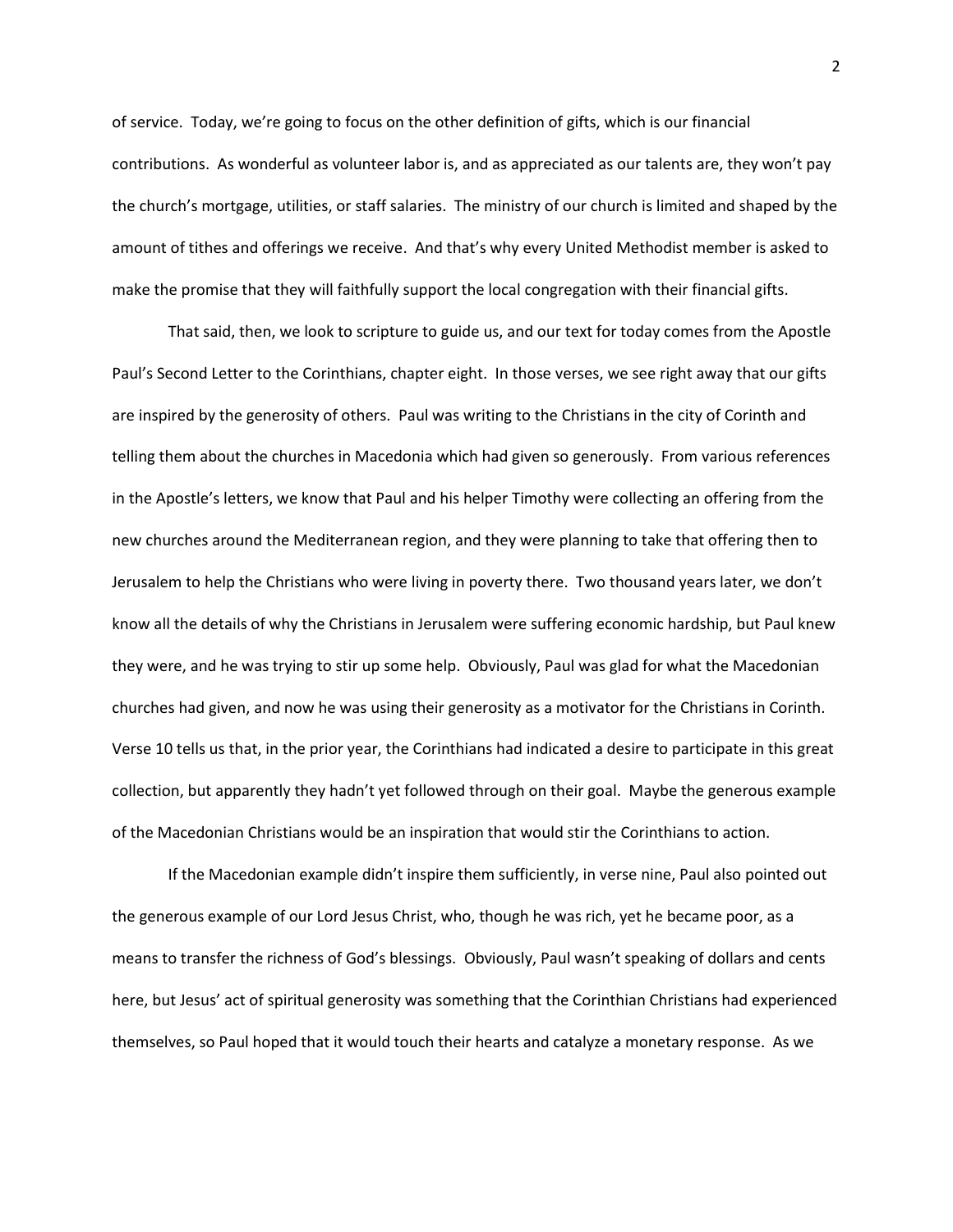too have experienced the grace of Christ and the generosity of those around us, we too are prompted to do our part and renew our resolution of gifts.

## *2—WHAT ARE ACCEPTABLE GIFTS?*

Once we've felt inspired to give, then we might wonder, "What are acceptable gifts?" How much should we give? In the Bible, there are a number of references to tithing, which suggest that 10% of our income is the right amount. In this passage from 2 Corinthians 8, however, the focus is on some other aspects of giving. For example, in verses 3-5, Paul says that the Macedonians gave joyfully, generously, voluntarily, and earnestly. Their desire to give was so great that they begged for the opportunity to do it. Since this collection was a big coordinated effort, you could also assume that the Macedonians gave cooperatively. They didn't want to be left out of this mission project. They saw this as a way to respond to the grace of God that had come to them.

Another description of acceptable giving is that it involves spiritual growth. Notice in verse seven that Paul indicates that the Corinthian Christians were already excelling in faith, in speech, in knowledge, in eagerness, and in receiving Paul's love. Now, he challenged them, it was time for them to grow also in this aspect of giving financially to help others who were in need. Giving financially is a spiritual discipline that requires thought, prayer, intention, and a heart of love toward others. It was a question whether or not the Corinthian Christians would rise to this higher level of faith and spirituality.

In verse 11, Paul mentions another trait of an acceptable gift. It's a good intention that is actually fulfilled. It's one thing to have a desire to be generous and maybe even make some promises. But an acceptable gift is more than a nice idea. An acceptable gift is one that is actually given.

This does not mean, however, that one can never adjust down one's pledge, if financial circumstances change. As Paul wrote in verse 12, if one's heart is in the right place, if "the eagerness is there, the gift is acceptable according to what one has—not according to what one does not have." Neither the Apostle Paul nor I want you to bankrupt yourself or cause yourself financial harm. For our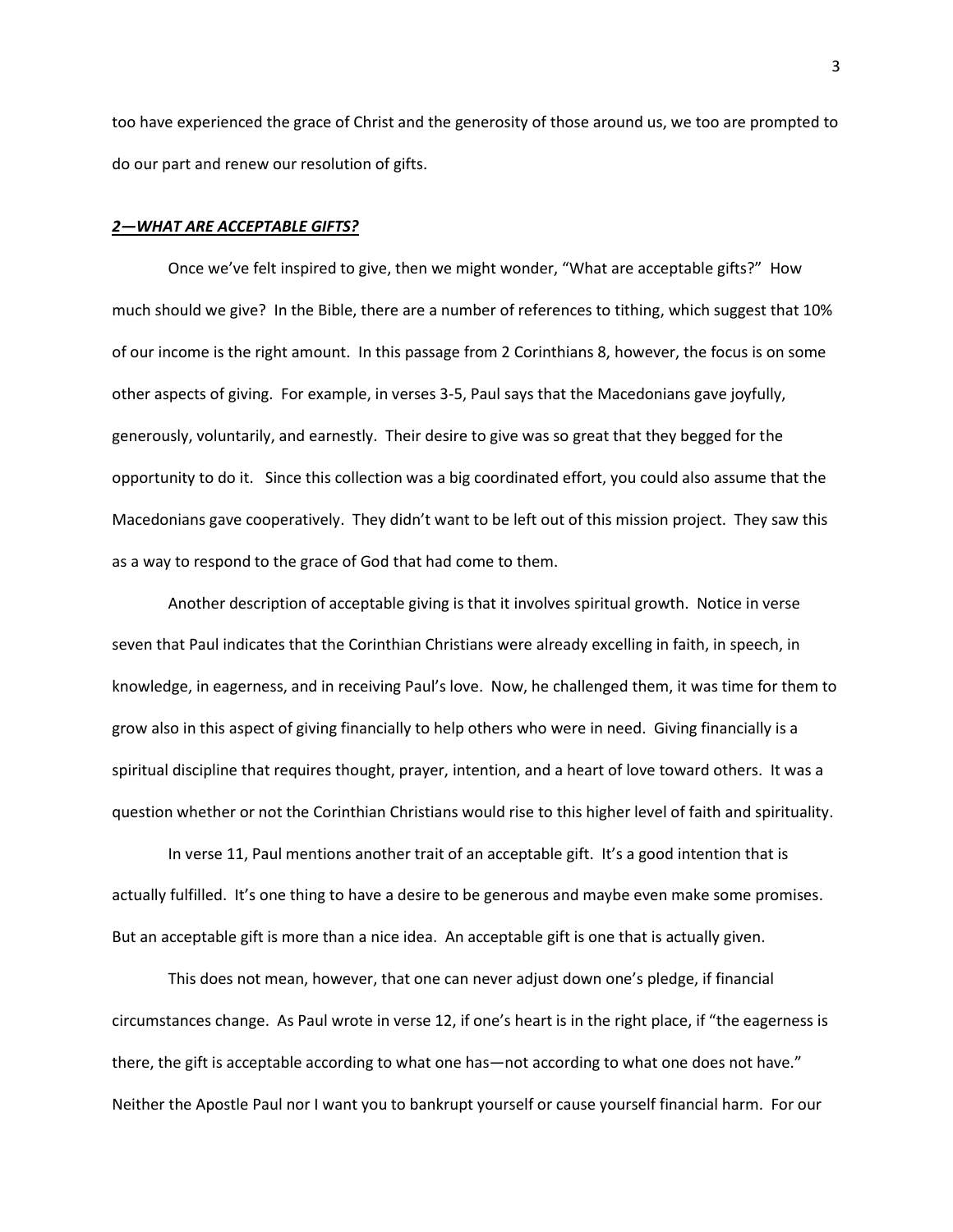giving to be joyful and sustainable, it has to be a reasonable amount that doesn't unfairly burden our budget. But we who have abundance should always be mindful of those who have less, and especially of those who are living in poverty. It's a matter of balancing out the resources. As Paul writes in verses 13-15, we—out of our plenty--should offer care for those who are in need, so that no one has too much, and no one has too little.

This need for financial balance goes along well with the Paper Plate Challenge that we're doing today. Up until last year, it was an annual tradition for some of us from our congregation to go to the state capitol for Faith Day during or just before the legislative session. We would rally with other United Methodists and people of other faith traditions and try to persuade our state legislators to be mindful of the needs of the poor. We had hoped to be able to go again this year, on January 20. But, due to COVID, that rally has been cancelled. Instead, we've been asked to get as many people as possible to write NO FOOD TAXES on a paper plate, hold it by your head, take a picture, and send it in to Bill Tibbitts, who is the leader of the Coalition of Religious Communities. The plan is for Bill to release all those pictures at once at 11:00 a.m. on January 20. We're hoping that the message will reach our representatives, senators, and governor—and that they will eliminate this regressive grocery tax that disproportionately hurts those with low incomes. With multi-billion-dollar surpluses in state coffers, even the politicians are talking about reducing taxes this year. But we want to make sure that the tax cuts they make benefit the poor, and not just the wealthy. For the gift to be acceptable, there must be a balance between those who have abundance and those who have need.

## *CONCLUSION*

If you've been paying attention to the news here in Utah, you might be aware that the founder and board chairman of an internet technology company in Lehi recently made some horrible remarks about Jewish people. Fortunately, for his company, he quickly stepped down from his position of authority, and other company leaders rapidly distanced themselves from his vile and false conspiracy